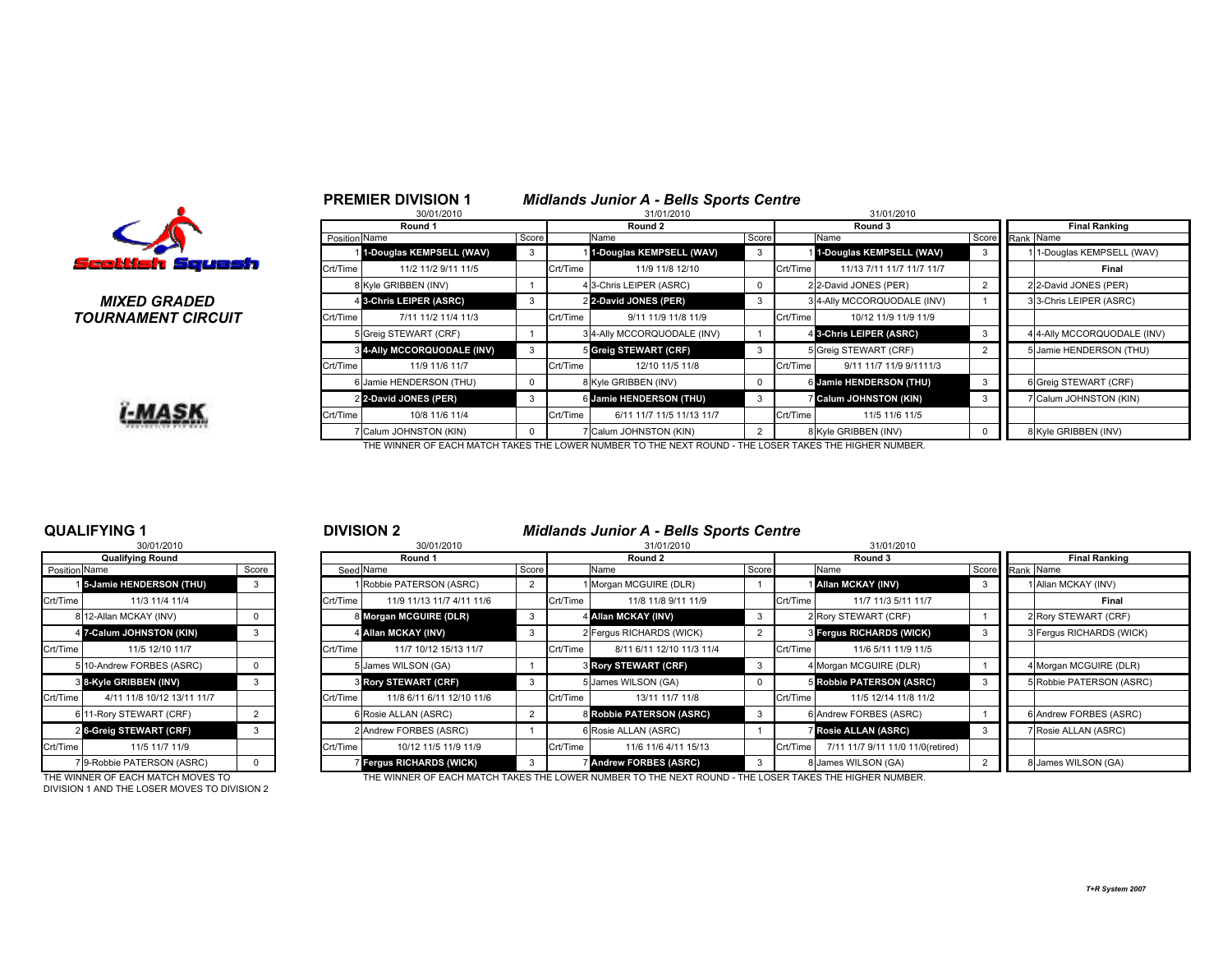### QUALIFYING 2

|                      | 30/01/2010                        |                |
|----------------------|-----------------------------------|----------------|
|                      | <b>Qualifying Round</b>           |                |
| <b>Position Name</b> |                                   | Score          |
| 1 <sup>1</sup>       | 13-Rosie ALLAN (ASRC)             | 3              |
| Crt/Time             | 12/10 11/8 11/4                   |                |
|                      | 8 20-David BEAUMONT (KIN)         | 0              |
| 4                    | <b>15-Fergus RICHARDS (WICK)</b>  | 3              |
| Crt/Time             | 10/12 19/17 9/11 11/7 11/5        |                |
| 5                    | 18-Ben MAZZUCCO (NG)              | 2              |
| 3                    | 16-Morgan MCGUIRE (DLR)           | 3              |
| Crt/Time             | 11/13 8/11 11/5 15/13 11/7        |                |
| 6                    | 19-Gary BEALES (WICK)             | $\overline{2}$ |
| $\mathcal{P}$        | 14-James WILSON (GA)              | 3              |
| Crt/Time             | 12/10 11/5 16/14                  |                |
|                      | 7 17-Ross ANDREW (NEW)            | O              |
|                      | THE WINNER OF EACH MATCH MOVES TO |                |

DIVISION 2 AND THE LOSER MOVES TO DIVISION 3

|               | QUALIFYING 2                      |       |          | <b>DIVISION 3</b>         |       |          | <b>Midlands Junior A - Bells Sports Centre</b>                                                         |       |          |                           |  |                           |
|---------------|-----------------------------------|-------|----------|---------------------------|-------|----------|--------------------------------------------------------------------------------------------------------|-------|----------|---------------------------|--|---------------------------|
|               | 30/01/2010                        |       |          | 30/01/2010                |       |          | 31/01/2010                                                                                             |       |          | 31/01/2010                |  |                           |
|               | <b>Qualifying Round</b>           |       |          | Round 1                   |       |          | Round 2                                                                                                |       |          | Round 3                   |  | <b>Final Ranking</b>      |
| Position Name |                                   | Score |          | Seed Name                 | Score |          | Name                                                                                                   | Score |          | Name                      |  | Score Rank Name           |
|               | 13-Rosie ALLAN (ASRC)             |       |          | <b>Ross ANDREW (NEW)</b>  |       |          | <b>I Ross ANDREW (NEW)</b>                                                                             |       |          | <b>Ross ANDREW (NEW)</b>  |  | 1 Ross ANDREW (NEW)       |
| Crt/Time      | 12/10 11/8 11/4                   |       | Crt/Time | 11/7 12/10 11/2           |       | Crt/Time | 7/11 10/12 11/5 11/6 11/5                                                                              |       | Crt/Time | 11/3 11/9 11/3            |  | Final                     |
|               | 8 20-David BEAUMONT (KIN)         |       |          | 8 Gillian CRAWFORD (CRF)  |       |          | 4 Douglas MACMILLAN (DLL)                                                                              |       |          | 2 Gary BEALES (WICK)      |  | 2 Gary BEALES (WICK)      |
|               | 4 15-Fergus RICHARDS (WICK)       | 3     |          | 4 David BEAUMONT (KIN)    |       |          | 2 Sean GADSBY (CRF)                                                                                    |       |          | 3 Sean GADSBY (CRF)       |  | 3 Douglas MACMILLAN (DLL) |
| Crt/Time      | 10/12 19/17 9/11 11/7 11/5        |       | Crt/Time | 9/11 11/5 11/6 13/11      |       | Crt/Time | 13/11 11/13 11/2 11 7                                                                                  |       | Crt/Time | 7/11 11/8 11/6 13/11      |  |                           |
|               | 5 18-Ben MAZZUCCO (NG)            |       |          | 5 Douglas MACMILLAN (DLL) |       |          | <b>3 Gary BEALES (WICK)</b>                                                                            | 3     |          | 4 Douglas MACMILLAN (DLL) |  | 4 Sean GADSBY (CRF)       |
|               | 3 16-Morgan MCGUIRE (DLR)         | -3    |          | 3 Gary BEALES (WICK)      |       |          | 5 David BEAUMONT (KIN)                                                                                 | -3    |          | 5 David BEAUMONT (KIN)    |  | 5 Ben MAZZUCCO (NG)       |
| Crt/Time      | 11/13 8/11 11/5 15/13 11/7        |       | Crt/Time | 7/11 11/9 14/12 11/8      |       | Crt/Time | 11/7 11/9 11/3                                                                                         |       | Crt/Time | 9/11 11/2 11/7 11/6       |  |                           |
|               | 6 19-Gary BEALES (WICK)           |       |          | 6 Jason LANG (DLR)        |       |          | 8 Gillian CRAWFORD (CRF)                                                                               |       |          | 6 Ben MAZZUCCO (NG)       |  | 6 David BEAUMONT (KIN)    |
|               | 2 14-James WILSON (GA)            | -3    |          | 2 Ben MAZZUCCO (NG)       |       |          | 6 Jason LANG (DLR)                                                                                     |       |          | Jason LANG (DLR)          |  | 7 Jason LANG (DLR)        |
| Crt/Time      | 12/10 11/5 16/14                  |       | Crt/Time | 11/5 12/14 7/11 11/6 11/7 |       | Crt/Time | 11/0 9/11 11/8 11/7                                                                                    |       | Crt/Time | 11/7 11/8 11/5            |  |                           |
|               | 7117-Ross ANDREW (NEW)            |       |          | Sean GADSBY (CRF)         |       |          | 7 Ben MAZZUCCO (NG)                                                                                    | -3    |          | 8 Gillian CRAWFORD (CRF)  |  | 8 Gillian CRAWFORD (CRF)  |
|               | THE WINNER OF EACH MATCH MOVES TO |       |          |                           |       |          | THE WINNER OF EACH MATCH TAKES THE LOWER NUMBER TO THE NEXT ROUND - THE LOSER TAKES THE HIGHER NUMBER. |       |          |                           |  |                           |



### QUALIFYING 3

|               | 30/01/2010                   |       |
|---------------|------------------------------|-------|
|               | <b>Qualifying Round</b>      |       |
| Position Name |                              | Score |
|               | 121-Jason LANG (DLR)         | 3     |
| Crt/Time      | 11/3 11/3 11/1               |       |
|               | 8 28-Elspeth YOUNG (KIN)     | 0     |
|               | 4 23-Sean GADSBY (CRF)       | 3     |
| Crt/Time      | 11/8 12/10 11/4              |       |
|               | 5 26-Martin ROSS (INV)       | 0     |
|               | 3 24-Kirsty LOBBAN (INV)     |       |
| Crt/Time      | 11/7 11/9 7/11 13/11         |       |
|               | 6 27-Gillian CRAWFORD (CRF)  | 3     |
|               | 2 22-Douglas MACMILLAN (DLL) | 3     |
| Crt/Time      | 11/9 11/8 11 7               |       |
| 7             | 25-Michael JENKINS (WAT)     | O     |

DIVISION 3 AND THE LOSER MOVES TO DIVISION 4

|               | <b>QUALIFYING 3</b>               |       |          | <b>DIVISION 4</b>            |               |            | <b>Midlands Junior A - Bells Sports Centre</b>                                                         |              |          |                              |  |                              |  |
|---------------|-----------------------------------|-------|----------|------------------------------|---------------|------------|--------------------------------------------------------------------------------------------------------|--------------|----------|------------------------------|--|------------------------------|--|
|               | 30/01/2010                        |       |          | 30/01/2010                   |               | 31/01/2010 |                                                                                                        |              |          | 31/01/2010                   |  |                              |  |
|               | <b>Qualifying Round</b>           |       |          | Round 1                      |               |            | Round 2                                                                                                |              |          | Round 3                      |  | <b>Final Ranking</b>         |  |
| Position Name |                                   | Score |          | Seed Name                    |               | Score      | Name                                                                                                   | Score        |          | Name                         |  | Score Rank Name              |  |
|               | 21-Jason LANG (DLR)               | 3     |          | Kirsty LOBBAN (INV)          | -3            |            | Kirsty LOBBAN (INV)                                                                                    | 3            |          | 1 Kirsty LOBBAN (INV)        |  | 1 Michael JENKINS (WAT)      |  |
| Crt/Time      | 11/3 11/3 11/1                    |       | Crt/Time | 11/6 11/4 11/6               |               | Crt/Time   | 11/5 11/7 11/8                                                                                         |              | Crt/Time | 11/2 11/9 8/11 11/7          |  | Final                        |  |
|               | 8 28-Elspeth YOUNG (KIN)          |       |          | 8 Craig VALENTE-WALLACE (LL) |               |            | 4 Elspeth YOUNG (KIN)                                                                                  | $\Omega$     |          | 2 Michael JENKINS (WAT)      |  | 2 Kirsty LOBBAN (INV)        |  |
|               | 4 23-Sean GADSBY (CRF)            | 3     |          | 4 Eispeth YOUNG (KIN)        |               |            | 2 Michael JENKINS (WAT)                                                                                | 3            |          | 3 Findlay MACDONALD (INV)    |  | 3 Elspeth YOUNG (KIN)        |  |
| Crt/Time      | 11/8 12/10 11/4                   |       | Crt/Time | 11/7 12/10 11/7              |               | Crt/Time   | 11/9 6/11 11/9 11/5                                                                                    |              | Crt/Time | 7/11 11/5 11/7 8/11 11/8     |  |                              |  |
|               | 5 26-Martin ROSS (INV)            |       |          | 5 Jack HOGG (PER)            |               |            | <b>B</b> Findlay MACDONALD (INV)                                                                       |              |          | 4 Elspeth YOUNG (KIN)        |  | 4 Findlay MACDONALD (INV)    |  |
|               | 3 24-Kirsty LOBBAN (INV)          |       |          | 3 Martin ROSS (INV)          | 2             |            | 5 Jack HOGG (PER)                                                                                      |              |          | 5 Craig VALENTE-WALLACE (LL) |  | 5 Craig VALENTE-WALLACE (LL) |  |
| Crt/Time      | 11/7 11/9 7/11 13/11              |       | Crt/Time | 9/11 9/11 11/9 11/6 11/4     |               | Crt/Time   | 11/5 6/11 11/4 12/10                                                                                   |              | Crt/Time | 7/11 11/8 9/11 11/8 11/6     |  |                              |  |
|               | 6 27-Gillian CRAWFORD (CRF)       |       |          | 6 Findlay MACDONALD (INV)    |               |            | 8 Craig VALENTE-WALLACE (LL)                                                                           | $\mathbf{3}$ |          | 6 Martin ROSS (INV)          |  | 6 Martin ROSS (INV)          |  |
|               | 2 22-Douglas MACMILLAN (DLL)      | 3     |          | 2 Michael JENKINS (WAT)      | $\mathcal{B}$ |            | 6 Martin ROSS (INV)                                                                                    | $\mathbf{3}$ |          | 7 Richard HOLLINS (MAC)      |  | 7 Jack HOGG (PER)            |  |
| Crt/Time      | 11/9 11/8 11 7                    |       | Crt/Time | 11/5 11/9 11/7               |               | Crt/Time   | 14/12 11/6 11/4                                                                                        |              | Crt/Time | 11/9 11/4 11/9               |  |                              |  |
|               | 7 25-Michael JENKINS (WAT)        |       |          | 7 Richard HOLLINS (MAC)      |               |            | 7 Richard HOLLINS (MAC)                                                                                |              |          | 8 Jack HOGG (PER)            |  | 8 Richard HOLLINS (MAC)      |  |
|               | THE WINNER OF EACH MATCH MOVES TO |       |          |                              |               |            | THE WINNER OF EACH MATCH TAKES THE LOWER NUMBER TO THE NEXT ROUND - THE LOSER TAKES THE HIGHER NUMBER. |              |          |                              |  |                              |  |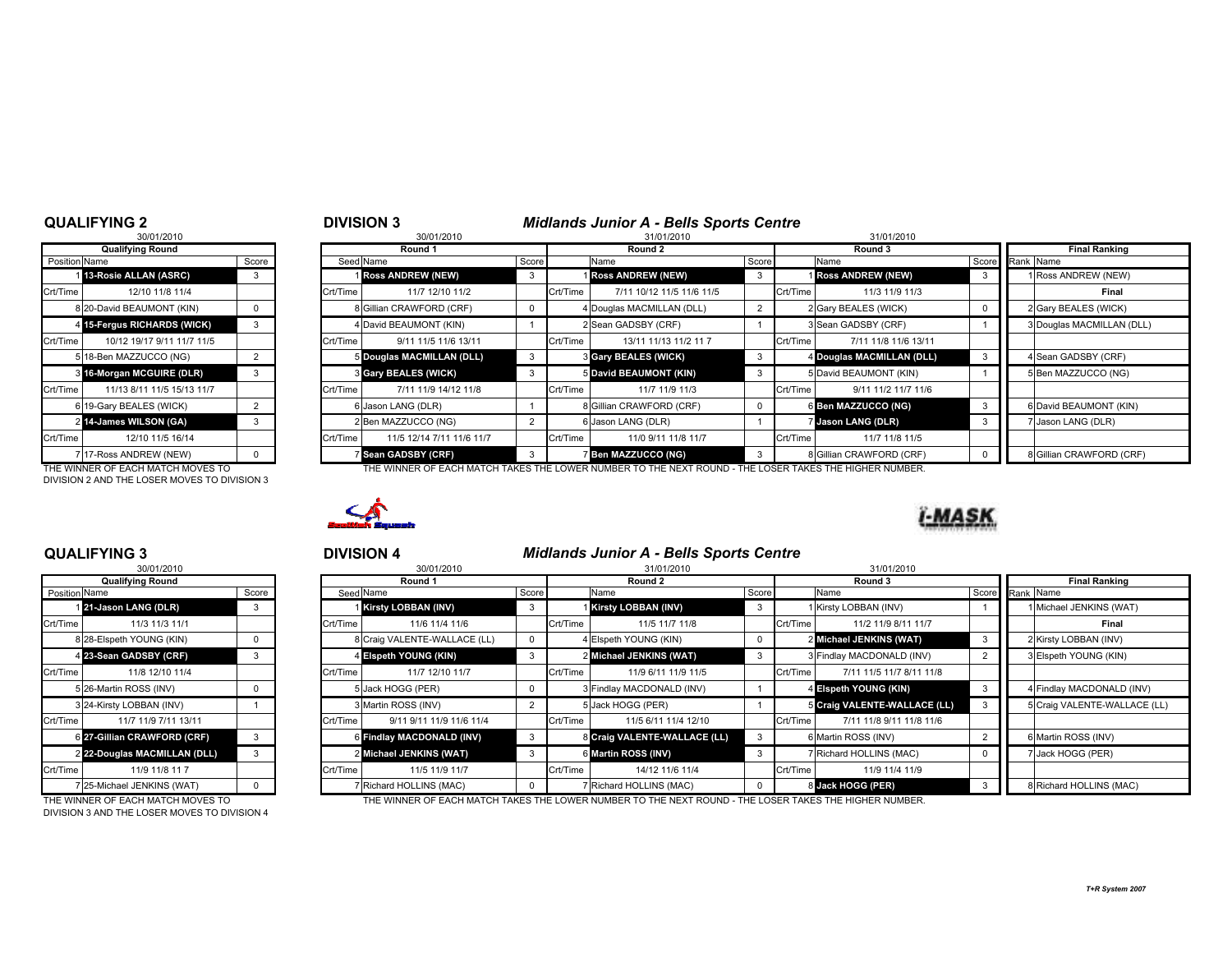### QUALIFYING 4

| <b>Qualifying Round</b><br>Position Name<br>Score<br>29-Harry ANDERSON (WC)<br>1<br>2<br>Crt/Time<br>11/4 11/7 11/13 10/12 9/11<br>36-Findlay MACDONALD (INV)<br>3<br>8<br>4 31-Claire GADSBY (CRF)<br>2<br>Crt/Time<br>5/11 9/11 11/7 11/8 12/10<br>5 34-Richard HOLLINS (MAC)<br>3<br><b>332-Craig VALENTE-WALLACE (LL)</b><br>3<br>Crt/Time<br>8/11 11/1 11/8 11/6<br>6 35-Angus NEILSON (GA)<br>1<br>2 30-Jack HOGG (PER)<br>3<br>Crt/Time<br>4/11 14/12 11/2 11/1<br>7 33-Aaron THOMSON (BAN) | 30/01/2010 |  |
|----------------------------------------------------------------------------------------------------------------------------------------------------------------------------------------------------------------------------------------------------------------------------------------------------------------------------------------------------------------------------------------------------------------------------------------------------------------------------------------------------|------------|--|
|                                                                                                                                                                                                                                                                                                                                                                                                                                                                                                    |            |  |
|                                                                                                                                                                                                                                                                                                                                                                                                                                                                                                    |            |  |
|                                                                                                                                                                                                                                                                                                                                                                                                                                                                                                    |            |  |
|                                                                                                                                                                                                                                                                                                                                                                                                                                                                                                    |            |  |
|                                                                                                                                                                                                                                                                                                                                                                                                                                                                                                    |            |  |
|                                                                                                                                                                                                                                                                                                                                                                                                                                                                                                    |            |  |
|                                                                                                                                                                                                                                                                                                                                                                                                                                                                                                    |            |  |
|                                                                                                                                                                                                                                                                                                                                                                                                                                                                                                    |            |  |
|                                                                                                                                                                                                                                                                                                                                                                                                                                                                                                    |            |  |
|                                                                                                                                                                                                                                                                                                                                                                                                                                                                                                    |            |  |
|                                                                                                                                                                                                                                                                                                                                                                                                                                                                                                    |            |  |
|                                                                                                                                                                                                                                                                                                                                                                                                                                                                                                    |            |  |
|                                                                                                                                                                                                                                                                                                                                                                                                                                                                                                    |            |  |
|                                                                                                                                                                                                                                                                                                                                                                                                                                                                                                    |            |  |

DIVISION 4 AND THE LOSER MOVES TO DIVISION 5

|               | <b>QUALIFYING 4</b>               |       |          | <b>DIVISION 5</b>            |       |          | <b>Midlands Junior A - Bells Sports Centre</b>                                                       |       |          |                                  |  |                           |
|---------------|-----------------------------------|-------|----------|------------------------------|-------|----------|------------------------------------------------------------------------------------------------------|-------|----------|----------------------------------|--|---------------------------|
|               | 30/01/2010                        |       |          | 30/01/2010                   |       |          | 31/01/2010                                                                                           |       |          | 31/01/2010                       |  |                           |
|               | <b>Qualifying Round</b>           |       |          | Round 1                      |       |          | Round 2                                                                                              |       |          | Round 3                          |  | <b>Final Ranking</b>      |
| Position Name |                                   | Score |          | Seed Name                    | Score |          | Name                                                                                                 | Score |          | Name                             |  | Score Rank Name           |
|               | 129-Harry ANDERSON (WC)           |       |          | <b>I Harry ANDERSON (WC)</b> |       |          | 1 Harry ANDERSON (WC)                                                                                |       |          | Adrian OLIVIERA (PER)            |  | 1 Claire GADSBY (CRF)     |
| Crt/Time      | 11/4 11/7 11/13 10/12 9/11        |       | Crt/Time | 11/6 11/4 11/3               |       | Crt/Time | 9/11 13/11 10/12 11/7 11/3                                                                           |       | Crt/Time | 9/11 5/11 11/9 11/1 11/7         |  | Final                     |
|               | 8 36-Findlay MACDONALD (INV)      |       |          | 8 Madeleine READER (ASRC)    |       |          | 4 Adrian OLIVIERA (PER)                                                                              | 3     |          | 2 Claire GADSBY (CRF)            |  | 2 Adrian OLIVIERA (PER)   |
|               | 431-Claire GADSBY (CRF)           |       |          | 4 Angus NEILSON (GA)         |       |          | 2 Claire GADSBY (CRF)                                                                                | 3     |          | 3 Aaron THOMSON (BAN)            |  | 3 Harry ANDERSON (WC)     |
| Crt/Time      | 5/11 9/11 11/7 11/8 12/10         |       | Crt/Time | 9/11 11/6 11/5 11/4          |       | Crt/Time | 11/2 11/8 11/1                                                                                       |       | Crt/Time | 11/5 12/14 11/6 11/9             |  |                           |
|               | 5 34-Richard HOLLINS (MAC)        |       |          | 5 Adrian OLIVIERA (PER)      | -3    |          | 3 Aaron THOMSON (BAN)                                                                                |       |          | 4 Harry ANDERSON (WC)            |  | 4 Aaron THOMSON (BAN)     |
|               | 3 32-Craig VALENTE-WALLACE (LL)   |       |          | <b>8 Aaron THOMSON (BAN)</b> |       |          | 5 Angus NEILSON (GA)                                                                                 | 3     |          | 5 Angus NEILSON (GA)             |  | 5 Liam BEALES (WICK)      |
| Crt/Time      | 8/11 11/1 11/8 11/6               |       | Crt/Time | 11/3 11/3 14/12              |       | Crt/Time | 11/7 11/5 11/13 11/7                                                                                 |       | Crt/Time | 11/6 11/7 6/11 12/10             |  |                           |
|               | 6 35-Angus NEILSON (GA)           |       |          | 6 Liam BEALES (WICK)         |       |          | 8 Madeleine READER (ASRC)                                                                            |       |          | 6 Liam BEALES (WICK)             |  | 6 Angus NEILSON (GA)      |
|               | 2 30-Jack HOGG (PER)              |       |          | 2 Claire GADSBY (CRF)        |       |          | 6 Liam BEALES (WICK)                                                                                 | 3     |          | <b>7 Rebecca MCKERCHAR (PER)</b> |  | 7 Rebecca MCKERCHAR (PER) |
| Crt/Time      | 4/11 14/12 11/2 11/1              |       | Crt/Time | 12/14 5/11 11/9 11/5 11/0    |       | Crt/Time | 8/11 12/10 11/3 13/11                                                                                |       | Crt/Time | 11/7 13/11 11/3                  |  |                           |
|               | 733-Aaron THOMSON (BAN)           |       |          | Rebecca MCKERCHAR (PER)      |       |          | 7 Rebecca MCKERCHAR (PER)                                                                            |       |          | 8 Madeleine READER (ASRC)        |  | 8 Madeleine READER (ASRC) |
|               | THE WINNER OF EACH MATCH MOVES TO |       |          |                              |       |          | THE WINNER OF EACH MATCH TAKES THE LOWER NUMBER TO THE NEXT ROUND. THE LOSER TAKES THE HIGHER NUMBER |       |          |                                  |  |                           |

THE WINNER OF EACH MATCH MOVES TO THE WINNER OF EACH MATCH TAKES THE LOWER NUMBER TO THE NEXT ROUND - THE LOSER TAKES THE HIGHER NUMBER.



### QUALIFYING 5

|                | 30/01/2010                  |                |
|----------------|-----------------------------|----------------|
|                | <b>Qualifying Round</b>     |                |
| Position Name  |                             | Score          |
|                | 137-Liam BEALES (WICK)      | 3              |
| Crt/Time       | 11/8 11/4 11/9              |                |
|                | 8 44-Ross HENDERSON (INV)   | 0              |
| $\overline{4}$ | 39-Rebecca MCKERCHAR (PER)  | 3              |
| Crt/Time       | 11/3 11/8 11/6              |                |
|                | 5 42-Ben VALENTINE (LL)     | 0              |
|                | 340-Madeleine READER (ASRC) | 3              |
| Crt/Time       | 11/5 11/5 11/4              |                |
|                | 6 43-Jordan GEDDES (INV)    | 0              |
|                | 2 38-Gregor VINCENT (LIN)   | $\overline{2}$ |
| Crt/Time       | 9/11 13/11 10/12 11/6 11/9  |                |
|                | 41-Adrian OLIVIERA (PER)    | 3              |

DIVISION 5 AND THE LOSER MOVES TO DIVISION 6

|               | QUALIFYING 5                 |       |           | <b>DIVISION 6</b>       |       |          | <b>Midlands Junior A - Bells Sports Centre</b> |       |          |                             |                 |                         |
|---------------|------------------------------|-------|-----------|-------------------------|-------|----------|------------------------------------------------|-------|----------|-----------------------------|-----------------|-------------------------|
|               | 30/01/2010                   |       |           | 30/01/2010              |       |          | 31/01/2010                                     |       |          |                             |                 |                         |
|               | <b>Qualifying Round</b>      |       |           | Round 1                 |       |          | Round 2                                        |       |          | Round 3                     |                 | <b>Final Ranking</b>    |
| Position Name |                              | Score | Seed Name |                         | Score |          | Name                                           | Score |          | Name                        | Score Rank Name |                         |
|               | 137-Liam BEALES (WICK)       |       |           | 1 Gregor VINCENT (LIN)  | 3     |          | Gregor VINCENT (LIN)                           |       |          | 1 Kerr MOIR (GA)            |                 | 1 Jamie BODE (KIN)      |
| Crt/Time      | 11/8 11/4 11/9               |       | Crt/Time  | 7/11 11/0 11/4 11/3     |       | Crt/Time | 11/7 9/11 8/11 11/5 11/9                       |       | Crt/Time | 11/3 11/9 11/3              |                 | Final                   |
|               | 8 44-Ross HENDERSON (INV)    |       |           | 8 William ANDERSON (WC) |       |          | 4 Kerr MOIR (GA)                               |       |          | 2 Jamie BODE (KIN)          |                 | 2 Kerr MOIR (GA)        |
|               | 4 39-Rebecca MCKERCHAR (PER) |       |           | 4 Ross HENDERSON (INV)  |       |          | 2 Ben VALENTINE (LL)                           |       |          | <b>S Ben VALENTINE (LL)</b> |                 | 3 Ben VALENTINE (LL)    |
| Crt/Time      | 11/3 11/8 11/6               |       | Crt/Time  | 11/7 11/6 11/6          |       | Crt/Time | 11/4 11/7 5/11 11/9                            |       | Crt/Time | 5/11 12/10 16/14 12/10      |                 |                         |
|               | 542-Ben VALENTINE (LL)       |       |           | 5 Kerr MOIR (GA)        | 3     |          | 3 Jamie BODE (KIN)                             | - 3   |          | 4 Gregor VINCENT (LIN)      |                 | 4 Gregor VINCENT (LIN)  |
|               | 340-Madeleine READER (ASRC)  |       |           | 3 Jordan GEDDES (INV)   |       |          | 5 Ross HENDERSON (INV)                         | 3     |          | 5 Ross HENDERSON (INV)      |                 | 5 William PRENTICE (GA) |
| Crt/Time      | 11/5 11/5 11/4               |       | Crt/Time  | 11/8 11/7 5/11 11/0     |       | Crt/Time | 4/11 11/7 11/3 11/9                            |       | Crt/Time | 11/8 11/7 11/8              |                 |                         |
|               | 6 43-Jordan GEDDES (INV)     |       |           | 6 Jamie BODE (KIN)      |       |          | 8 William ANDERSON (WC)                        |       |          | 6 William PRENTICE (GA)     |                 | 6 Ross HENDERSON (INV)  |
|               | 2 38-Gregor VINCENT (LIN)    |       |           | 2 Ben VALENTINE (LL)    | 3     |          | 6 Jordan GEDDES (INV)                          | 0     |          | Jordan GEDDES (INV)         |                 | 7 Jordan GEDDES (INV)   |
| Crt/Time      | 9/11 13/11 10/12 11/6 11/9   |       | Crt/Time  | 11/8 11/3 11/9          |       | Crt/Time | 11/3 11/7 11/                                  |       | Crt/Time | 11/4 9/11 11/9 11/8         |                 |                         |
|               | 41-Adrian OLIVIERA (PER)     |       |           | 7 William PRENTICE (GA) |       |          | <b>William PRENTICE (GA)</b>                   |       |          | 8 William ANDERSON (WC)     |                 | 8 William ANDERSON (WC) |

THE WINNER OF EACH MATCH MOVES TO THE WINNER OF EACH MATCH TAKES THE LOWER NUMBER TO THE NEXT ROUND - THE LOSER TAKES THE HIGHER NUMBER.